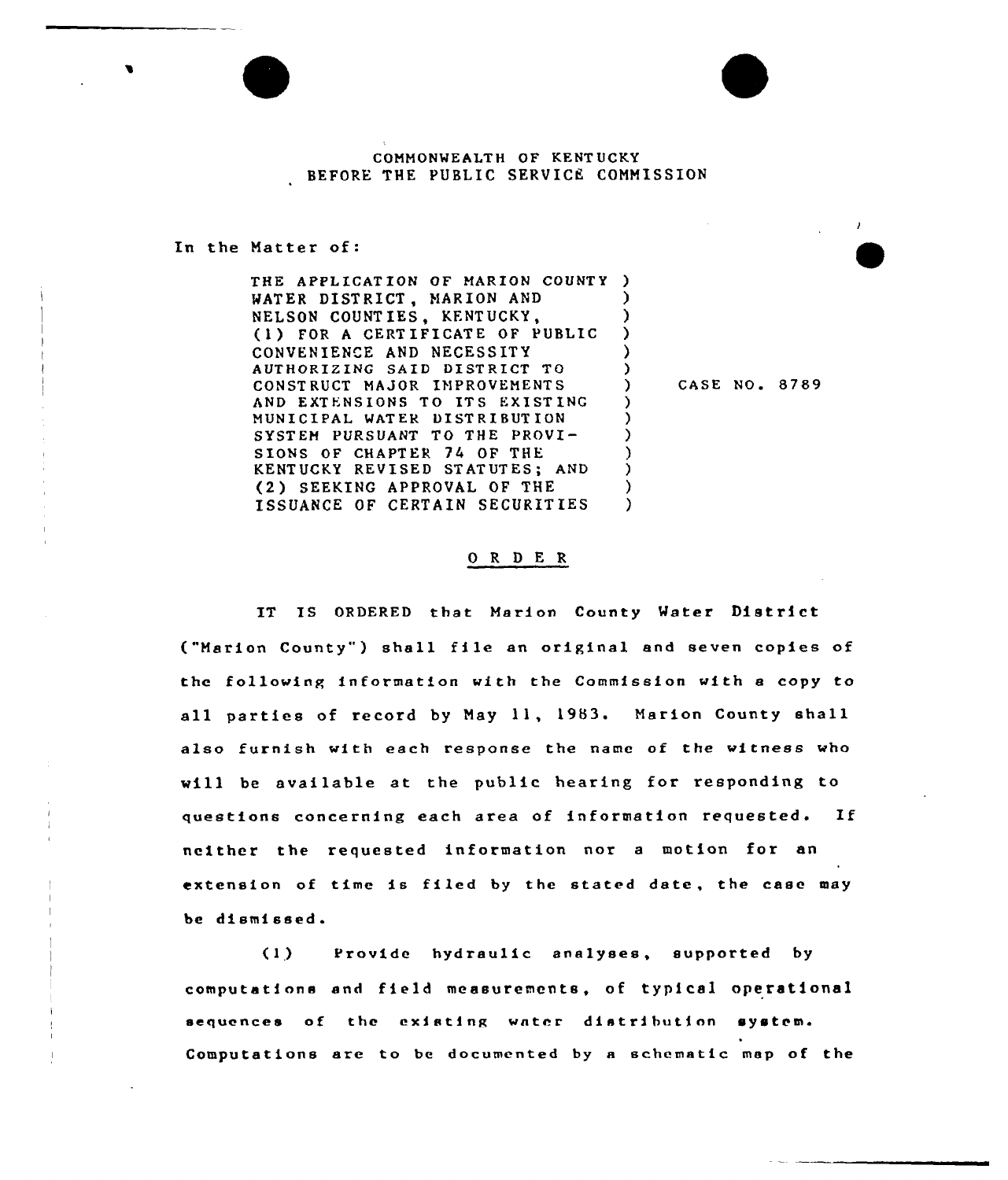system that shows pipeline sizes, lengths, connections, pumps, and sea level elevations of key points, as well as allocations of actual customer demands.

Provide hydraulic analyses, supported by  $(2)$ computations snd field measurements, of typical operational sequences of the water distribution system after the proposed improvements have been made.

(3) Provide <sup>a</sup> pressure recording chart showing the actual 24-hour continuously measured pressure available at the City of Lebanon's tank which feeds Marion County's tank at St. Nary. Identify the 24-hour period recorded, the exact location of the pressure recorder snd the sea level elevation of the recorder.

(4) Provide a pressure recording chart showing the actual 24-hour continuously measured pressure available at Marion County's water main in the vicinity of the beginning of the proposed extension along Highway 84. Identify the 24-hour period recorded, the exact location of the pressure recorder and the sea level elevation of the recorder.

(5) Provide <sup>a</sup> prcssure recording chart showing the actual 24-hour continuously measured pressure available at the City of Lebanon's standpipe from which the proposed booster pump station will take water. Identify the 24-hour period recorded, the exact location of the pressure recorder and the sea level elevation of the recorder.

(6) Provide <sup>a</sup> pressure recording chart showing the actual 24-hour continuously measured pressure available at

 $-2-$